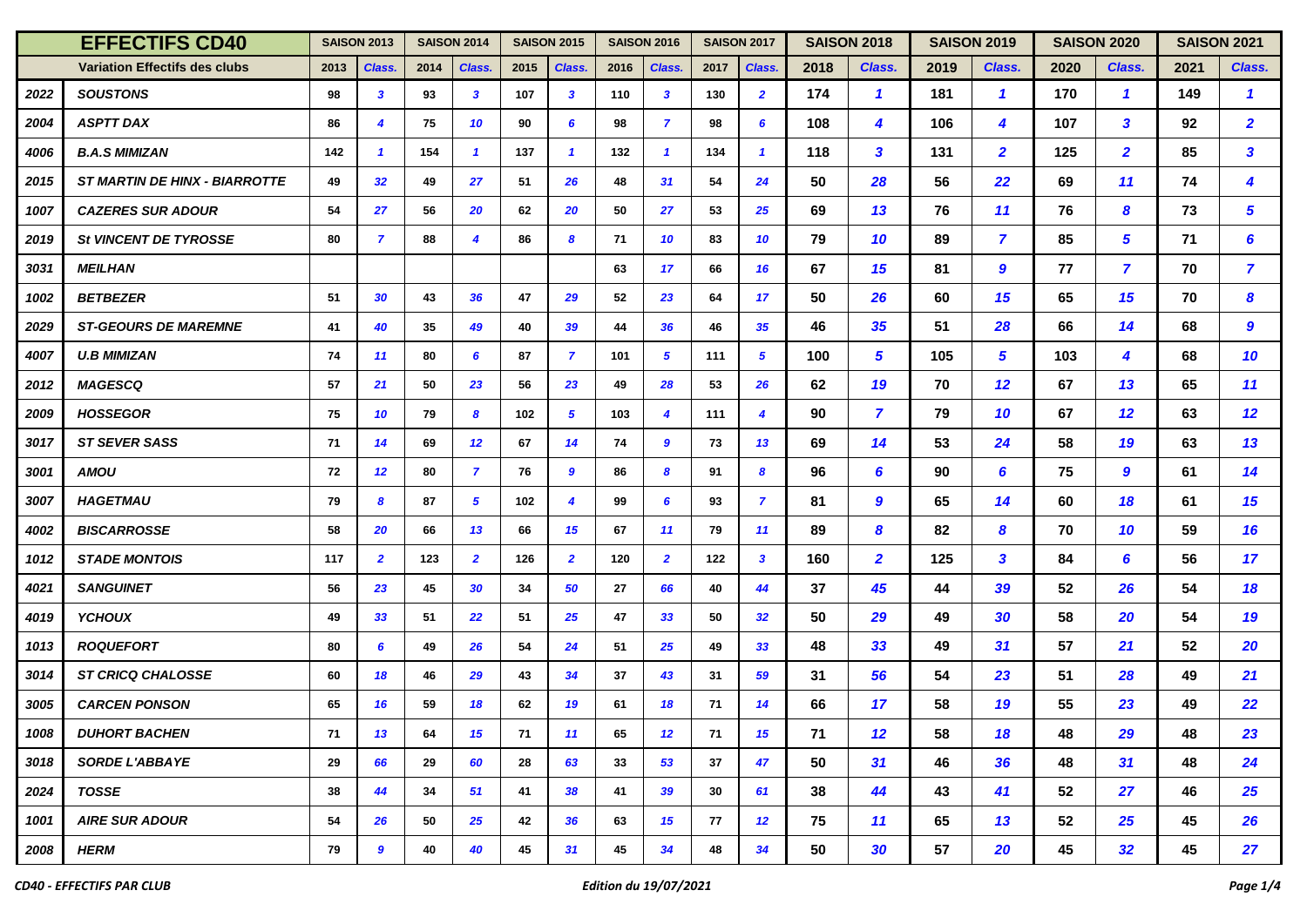| <b>EFFECTIFS CD40</b> |                                      | <b>SAISON 2013</b> |        | <b>SAISON 2014</b> |                 | <b>SAISON 2015</b> |        | <b>SAISON 2016</b> |        | <b>SAISON 2017</b> |        | <b>SAISON 2018</b> |                 | <b>SAISON 2019</b> |        | <b>SAISON 2020</b> |        | <b>SAISON 2021</b> |                 |
|-----------------------|--------------------------------------|--------------------|--------|--------------------|-----------------|--------------------|--------|--------------------|--------|--------------------|--------|--------------------|-----------------|--------------------|--------|--------------------|--------|--------------------|-----------------|
|                       | <b>Variation Effectifs des clubs</b> | 2013               | Class. | 2014               | Class.          | 2015               | Class. | 2016               | Class. | 2017               | Class. | 2018               | Class.          | 2019               | Class. | 2020               | Class. | 2021               | Class.          |
| 2018                  | <b>ST VINCENT DE PAUL</b>            | 56                 | 22     | 64                 | 16              | 68                 | 13     | 60                 | 20     | 57                 | 20     | 58                 | 22              | 52                 | 26     | 55                 | 24     | 44                 | 28              |
| 2027                  | <b>MEES</b>                          | 83                 | 5      | 77                 | 9               | 70                 | 12     | 63                 | 16     | 61                 | 19     | 46                 | 34              | 51                 | 27     | 48                 | 30     | 43                 | 29              |
| 2026                  | <b>RIVIERE</b>                       | 52                 | 28     | 40                 | 41              | 35                 | 48     | 43                 | 38     | 53                 | 27     | 51                 | 25              | 49                 | 33     | 62                 | 16     | 42                 | 30              |
| 1014                  | <b>ST MARTIN D'ONEY</b>              | 43                 | 39     | 41                 | 39              | 44                 | 33     | 51                 | 26     | 56                 | 21     | 51                 | 24              | 53                 | 25     | 38                 | 40     | 41                 | 31              |
| 4008                  | <b>MORCENX</b>                       | 20                 | 76     | 45                 | 31              | 43                 | 35     | 52                 | 24     | 55                 | 23     | 60                 | 21              | 59                 | 16     | 57                 | 22     | 41                 | 32 <sub>2</sub> |
| 2011                  | <b>LALUQUE</b>                       | 31                 | 59     | 42                 | 38              | 31                 | 56     | 37                 | 42     | 44                 | 39     | 31                 | 57              | 36                 | 47     | 40                 | 35     | 39                 | 33              |
| 2023                  | <b>TARNOS</b>                        | 64                 | 17     | 71                 | 11              | 63                 | 16     | 65                 | 13     | 50                 | 30     | 64                 | 18              | 59                 | 17     | 62                 | 17     | 39                 | 34              |
| 3019                  | <b>SOUPROSSE</b>                     | 45                 | 37     | 40                 | 42              | 41                 | 37     | 36                 | 47     | 41                 | 40     | 45                 | 36              | 38                 | 45     | 44                 | 33     | 38                 | 35              |
| 4010                  | <b>MOUSTEY</b>                       | 30                 | 64     | 27                 | 65              | 35                 | 49     | 49                 | 30     | 87                 | 9      | 66                 | 16              | 43                 | 42     | 39                 | 38     | 38                 | 36              |
| 4016                  | <b>RION DES LANDES</b>               | 36                 | 48     | 33                 | 52              | 34                 | 51     | 25                 | 69     | 30                 | 63     | 30                 | 58              | 35                 | 49     | 31                 | 60     | 38                 | 37              |
| 1027                  | <b>ST PIERRE DU MONT</b>             |                    |        |                    |                 |                    |        |                    |        |                    |        |                    |                 |                    |        | 26                 | 68     | 37                 | 38              |
| 2002                  | <b>CAPBRETON</b>                     | 60                 | 19     | 62                 | 17              | 62                 | 18     | 64                 | 14     | 61                 | 18     | 61                 | 20              | 56                 | 21     | 36                 | 44     | 36                 | 39              |
| 3012                  | <b>PORT DE LANNE</b>                 | 38                 | 43     | 39                 | 46              | 32                 | 53     | 36                 | 45     | 50                 | 31     | 39                 | 42              | 45                 | 37     | 44                 | 34     | 36                 | 40              |
| 4025                  | <b>SORE</b>                          | 30                 | 62     | 32                 | 57              | 18                 | 76     | 23                 | 76     | 16                 | 83     | 33                 | 51              | 50                 | 29     | 38                 | 39     | 34                 | 41              |
| 1022                  | <b>ARTASSENX</b>                     | 30                 | 63     | 33                 | 53              | 33                 | 52     | 33                 | 51     | 32                 | 58     | 29                 | 61              | 29                 | 62     | 35                 | 48     | 33                 | 42              |
| 1024                  | <b>BROCAS</b>                        | 32                 | 54     | 29                 | 59              | 36                 | 47     | 34                 | 48     | 34                 | 53     | 37                 | 46              | 33                 | 52     | 35                 | 45     | 32                 | 43              |
| 4022                  | <b>VIELLE ST GIRONS</b>              | 33                 | 53     | 27                 | 64              | 28                 | 64     | 38                 | 41     | 39                 | 45     | 41                 | 38              | 46                 | 35     | 34                 | 49     | 32                 | 44              |
| 4003                  | <b>ESCOURCE</b>                      | 39                 | 41     | 44                 | 35 <sub>5</sub> | 44                 | 32     | 34                 | 49     | 35                 | 51     | 35                 | 49              | 32                 | 55     | 29                 | 63     | 31                 | 45              |
| 4009                  | <b>PARENTIS EN BORN</b>              | 48                 | 34     | 56                 | 21              | 61                 | 21     | 54                 | 21     | 40                 | 41     | 36                 | 48              | 33                 | 53     | 34                 | 50     | 31                 | 46              |
| 2005                  | <b>HAUT SAINT PIERRE - DAX</b>       | 66                 | 15     | 65                 | 14              | 72                 | 10     | 53                 | 22     | 45                 | 36     | 40                 | 40              | 45                 | 38     | 37                 | 42     | 31                 | 47              |
| 2010                  | <b>LABENNE</b>                       | 55                 | 25     | 57                 | 19              | 63                 | 17     | 60                 | 19     | 56                 | 22     | 50                 | 27              | 49                 | 32     | 39                 | 37     | 31                 | 48              |
| 3030                  | <b>ST ETIENNE ORTHE</b>              | 32                 | 57     | 28                 | 62              | 27                 | 66     | 25                 | 68     | 16                 | 82     | 29                 | 62              | 30                 | 59     | 33                 | 55     | 31                 | 49              |
| 1004                  | <b>BOURRIOT</b>                      | 37                 | 45     | 39                 | 47              | 32                 | 54     | 23                 | 74     | 25                 | 70     | 26                 | 67              | 27                 | 66     | 33                 | 56     | 30                 | 50              |
| 4027                  | <b>GASTES</b>                        |                    |        | 15                 | 80              | 25                 | 70     | 24                 | 73     | 25                 | 69     | 26                 | 68              | 24                 | 71     | 35                 | 47     | 30                 | 51              |
| 3020                  | <b>TARTAS</b>                        | 27                 | 67     | 21                 | 73              | 21                 | 73     | 23                 | 75     | 35                 | 52     | 49                 | 32 <sub>2</sub> | 48                 | 34     | 34                 | 54     | 30                 | 52 <sub>2</sub> |
| 3027                  | <b>MONTAUT</b>                       | 30                 | 65     | 28                 | 63              | 27                 | 67     | 27                 | 65     | 23                 | 72     | 24                 | 70              | 25                 | 68     | 24                 | 71     | 29                 | 53              |
| 4015                  | <b>PONTENX</b>                       | 6                  | 84     | 12                 | 83              | 11                 | 82     | 21                 | 78     | 19                 | 78     | 16                 | 81              | 15                 | 82     | 18                 | 84     | 29                 | 54              |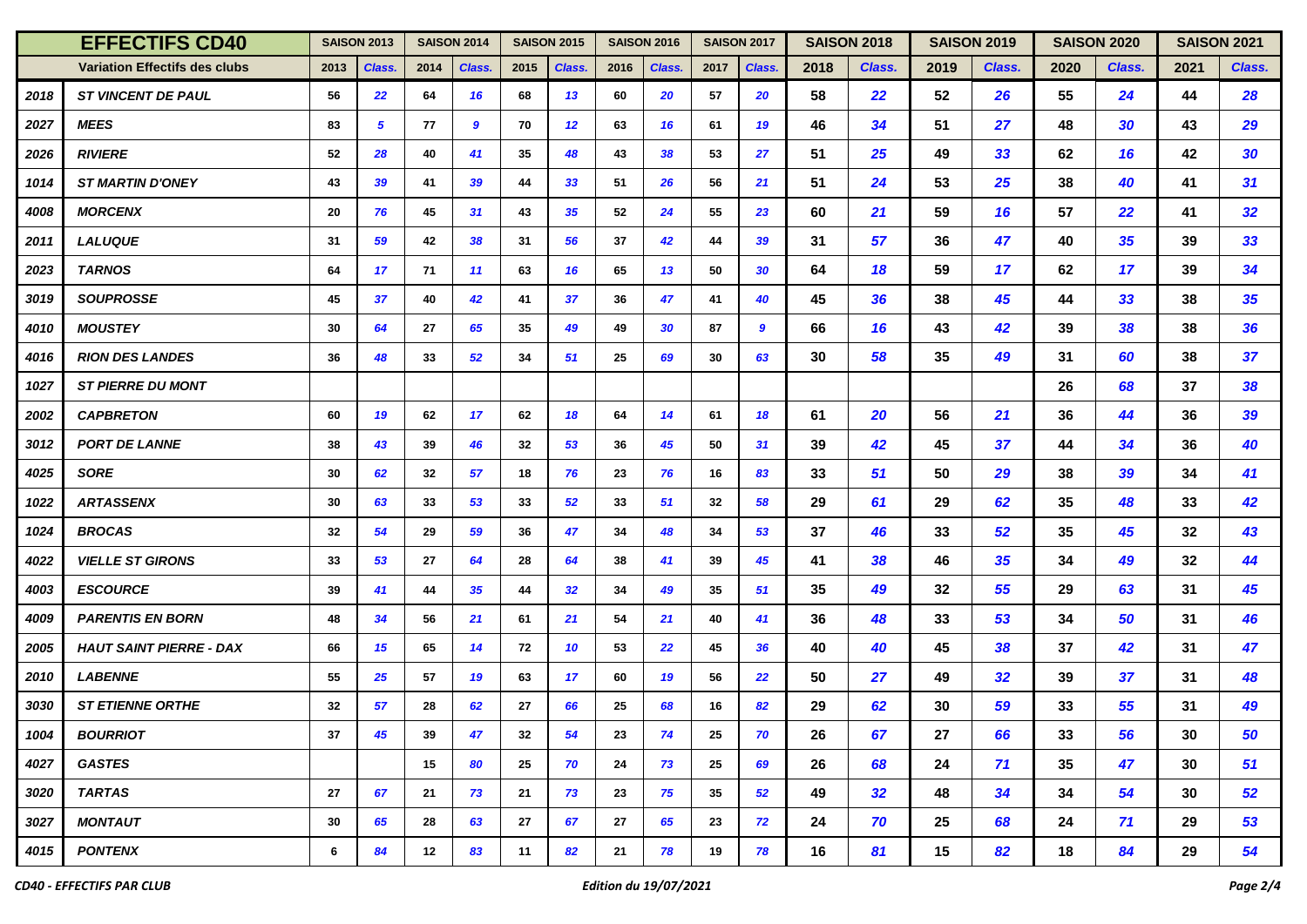| <b>EFFECTIFS CD40</b> |                                      | <b>SAISON 2013</b> |        | <b>SAISON 2014</b> |        | <b>SAISON 2015</b> |        | <b>SAISON 2016</b> |                 | <b>SAISON 2017</b> |        | <b>SAISON 2018</b> |        | <b>SAISON 2019</b> |        | <b>SAISON 2020</b> |        | <b>SAISON 2021</b> |        |
|-----------------------|--------------------------------------|--------------------|--------|--------------------|--------|--------------------|--------|--------------------|-----------------|--------------------|--------|--------------------|--------|--------------------|--------|--------------------|--------|--------------------|--------|
|                       | <b>Variation Effectifs des clubs</b> | 2013               | Class. | 2014               | Class. | 2015               | Class. | 2016               | Class.          | 2017               | Class. | 2018               | Class. | 2019               | Class. | 2020               | Class. | 2021               | Class. |
| 4024                  | <b>AUREILHAN</b>                     | 24                 | 71     | 19                 | 77     | 30                 | 61     | 29                 | 60              | 26                 | 67     | 30                 | 59     | 23                 | 75     | 22                 | 76     | 28                 | 55     |
| 3026                  | <b>PONTONX</b>                       | 32                 | 56     | 35                 | 50     | 31                 | 58     | 29                 | 59              | 40                 | 43     | 40                 | 41     | 42                 | 43     | 39                 | 36     | 28                 | 56     |
| 3002                  | <b>AURICE</b>                        | 21                 | 74     | 21                 | 74     | 19                 | 75     | 20                 | 79              | 21                 | 76     | 21                 | 76     | 24                 | 72     | 28                 | 65     | 27                 | 57     |
| 2003                  | <b>CASTETS</b>                       | 55                 | 24     | 50                 | 24     | 38                 | 40     | 38                 | 40              | 37                 | 48     | 32                 | 52     | 26                 | 67     | 26                 | 67     | 25                 | 58     |
| 1006                  | <b>CAMPAGNE</b>                      | 51                 | 31     | 39                 | 44     | 36                 | 45     | 30                 | 57              | 31                 | 60     | 32                 | 53     | 36                 | 46     | 34                 | 53     | 25                 | 59     |
| 3013                  | <b>POUILLON</b>                      | 37                 | 46     | 32                 | 56     | 38                 | 41     | 36                 | 46              | 34                 | 56     | 35                 | 50     | 30                 | 58     | 27                 | 66     | 25                 | 60     |
| 2021                  | <b>SEIGNOSSE</b>                     | 34                 | 52     | 22                 | 71     | 19                 | 74     | 17                 | 83              | 21                 | 77     | 23                 | 72     | 22                 | 76     | 33                 | 58     | 25                 | 61     |
| 4012                  | <b>LABOUHEYRE</b>                    | 48                 | 35     | 44                 | 32     | 37                 | 42     | 37                 | 44              | 37                 | 46     | 41                 | 39     | 34                 | 50     | 32                 | 59     | 25                 | 62     |
| 1021                  | <b>ST MAURICE</b>                    | 31                 | 60     | 26                 | 66     | 25                 | 69     | 28                 | 61              | 30                 | 62     | 23                 | 71     | 27                 | 65     | 24                 | 72     | 24                 | 63     |
| 2025                  | <b>BOOS</b>                          | 18                 | 78     | 23                 | 69     | 28                 | 65     | 27                 | 63              | 22                 | 75     | 20                 | 77     | 16                 | 79     | 19                 | 82     | 23                 | 64     |
| 4020                  | <b>ST JULIEN EN BORN</b>             | 30                 | 61     | 25                 | 67     | 30                 | 60     | 28                 | 62              | 34                 | 57     | 31                 | 55     | 25                 | 69     | 23                 | 73     | 23                 | 65     |
| 3011                  | <b>PEYREHORADE</b>                   | 23                 | 73     | 33                 | 55     | 36                 | 46     | 31                 | 55              | 36                 | 50     | 29                 | 60     | 29                 | 61     | 35                 | 46     | 23                 | 66     |
| 2020                  | <b>SAUBION</b>                       | 36                 | 47     | 24                 | 68     | 23                 | 72     | 24                 | 71              | 23                 | 73     | 28                 | 65     | 31                 | 56     | 34                 | 52     | 23                 | 67     |
| 1026                  | <b>LUGLON</b>                        |                    |        |                    |        |                    |        |                    |                 |                    |        |                    |        |                    |        | 31                 | 61     | 23                 | 68     |
| 2028                  | <b>ST PAUL LES DAX</b>               | 26                 | 68     | 20                 | 75     | 18                 | 77     | 27                 | 64              | 30                 | 64     | 21                 | 74     | 28                 | 64     | 20                 | 81     | 23                 | 69     |
| 4026                  | <b>SINDERES</b>                      | 36                 | 50     | 22                 | 70     | 16                 | 79     | 16                 | 84              | 17                 | 81     | 15                 | 82     | 16                 | 81     | 21                 | 78     | 22                 | 70     |
| 1003                  | <b>BOURDALAT</b>                     | 19                 | 77     | 20                 | 76     | 24                 | 71     | 24                 | 70              | 24                 | 71     | 22                 | 73     | 33                 | 54     | 33                 | 57     | 21                 | 71     |
| 3022                  | <b>POMAREZ</b>                       | 52                 | 29     | 47                 | 28     | 49                 | 27     | 47                 | 32 <sub>2</sub> | 44                 | 38     | 38                 | 43     | 34                 | 51     | 23                 | 75     | 21                 | 72     |
| 4018                  | <b>SAUGNAC ET MURET</b>              | 16                 | 79     | 15                 | 79     | 14                 | 81     | 20                 | 80              | 28                 | 66     | 28                 | 63     | 23                 | 73     | 20                 | 79     | 21                 | 73     |
| 1025                  | <b>BRETAGNE DE MARSAN</b>            |                    |        |                    |        | 18                 | 78     | 33                 | 52              | 34                 | 54     | 44                 | 37     | 40                 | 44     | 38                 | 41     | 21                 | 74     |
| 2031                  | <b>VIEUX BOUCAU</b>                  |                    |        |                    |        |                    |        |                    |                 |                    |        |                    |        |                    |        |                    |        | 21                 | 75     |
| 2006                  | <b>TONNELIERS - DAX</b>              | 10                 | 82     | 16                 | 78     | 15                 | 80     | 17                 | 82              | 17                 | 80     | 17                 | 80     | 19                 | 78     | 21                 | 77     | 19                 | 76     |
| 3033                  | <b>POYANNE</b>                       |                    |        |                    |        |                    |        |                    |                 |                    |        |                    |        | 28                 | 63     | 29                 | 64     | 19                 | 77     |
| 4004                  | <b>LIT ET MIXE</b>                   | 43                 | 38     | 44                 | 34     | 45                 | 30     | 34                 | 50              | 36                 | 49     | 26                 | 66     | 35                 | 48     | 30                 | 62     | 19                 | 78     |
| 3029                  | <b>SORT EN CHALOSSE</b>              | 47                 | 36     | 44                 | 33     | 28                 | 62     | 21                 | 77              | 29                 | 65     | 37                 | 47     | 23                 | 74     | 25                 | 69     | 19                 | 79     |
| 4005                  | <b>MEZOS</b>                         | 21                 | 75     | 29                 | 61     | 32                 | 55     | 31                 | 56              | 34                 | 55     | 25                 | 69     | 25                 | 70     | 23                 | 74     | 18                 | 80     |
| 1010                  | <b>GRENADE SUR ADOUR</b>             | 36                 | 49     | 40                 | 43     | 37                 | 44     | 32                 | 54              | 22                 | 74     | 21                 | 75     | 22                 | 77     | 25                 | 70     | 17                 | 81     |